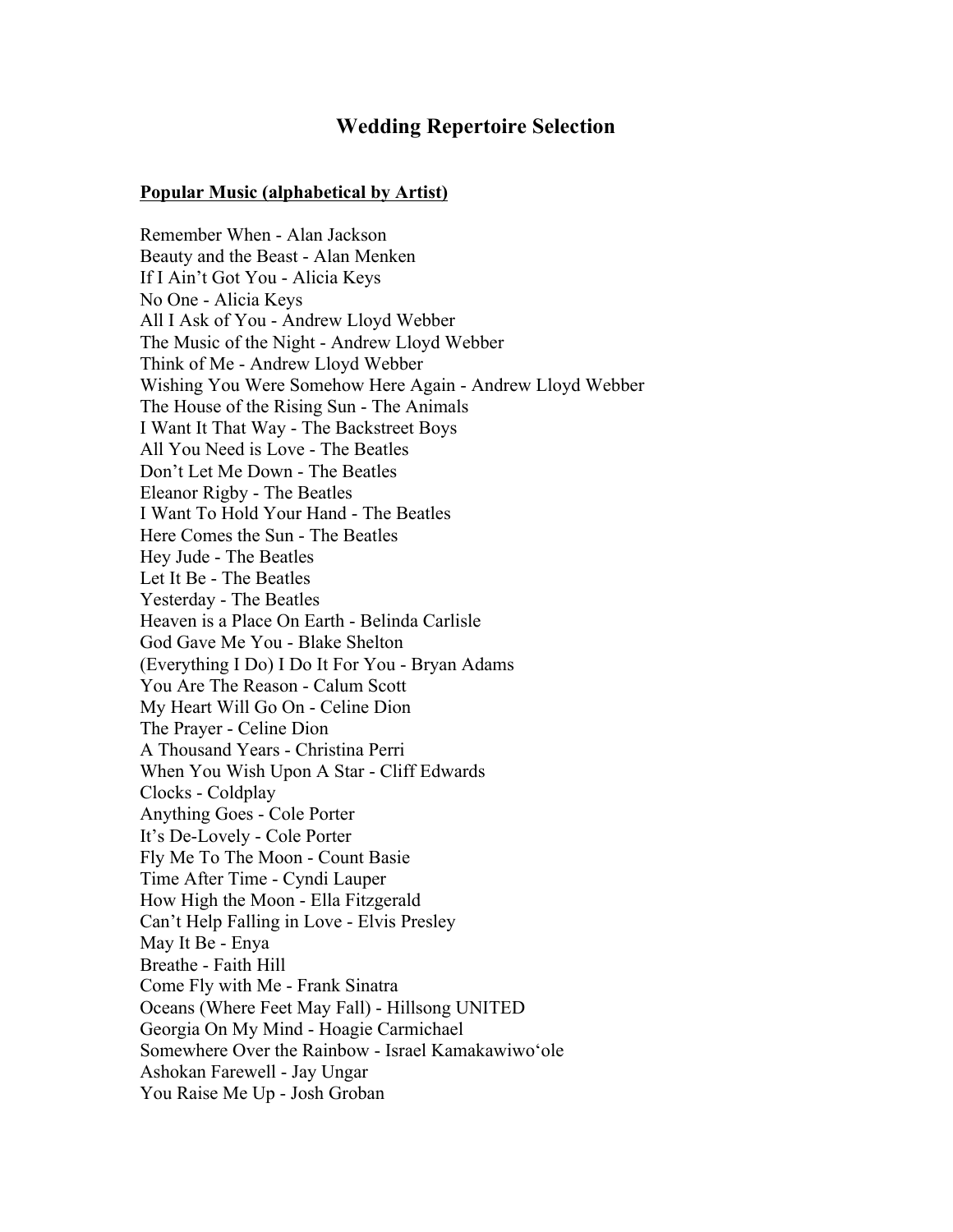Hallelujah - Leonard Cohen What A Wonderful World - Louis Armstrong Despacito - Luis Fonsi My Church - Maren Morris Fade Into You - Mazzy Star The Only Exception - Paramore Every Breath You Take - The Police Forever and Ever, Amen - Randy Travis Come Rain or Come Shine - Ray Charles Edelweiss - Rogers & Hammerstein You're Still the One - Shania Twain Isn't She Lovely - Stevie Wonder It's Your Love - Tim McGraw Hey, Soul Sister - Train River Flows in You - Yiruma

## **Popular Hymn Selections**

Nearer My God, to Thee Believe Me If All Those Endearing Young Charms Come, Thou Fount of Every Blessing Great is Thy Faithfulness Be Thou My Vision I, the Lord of Sea and Sky (Here I Am, Lord) All Things Bright and Beautiful How Great Thou Art Amazing Grace

## **Classical Music (alphabetical by Composer)**

Prelude from Cello Suite No. 1 - Bach Allemande from Cello Suite No. 1 - Bach Courante from Cello Suite No. 1 - Bach Sarabande from Cello Suite No. 1 - Bach Prelude from Cello Suite No. 3 - Bach Sarabande from Cello Suite No. 3 - Bach Salut D'Amour - Elgar, Edward Air in F - G.F. Handel Arrival of the Queen of Sheba - G.F. Handel Ave Maria - Gounod, Charles Air from Suite in D - J.S. Bach Arioso - J.S. Bach Jesu, Joy of Man's Desiring - J.S. Bach On Wings of Song - Mendelssohn, Felix Wedding March - Mendelssohn, Felix Eine Kleine Nachtmusik, 1<sup>st</sup> Movement - Mozart, Amadeus Wolfgang